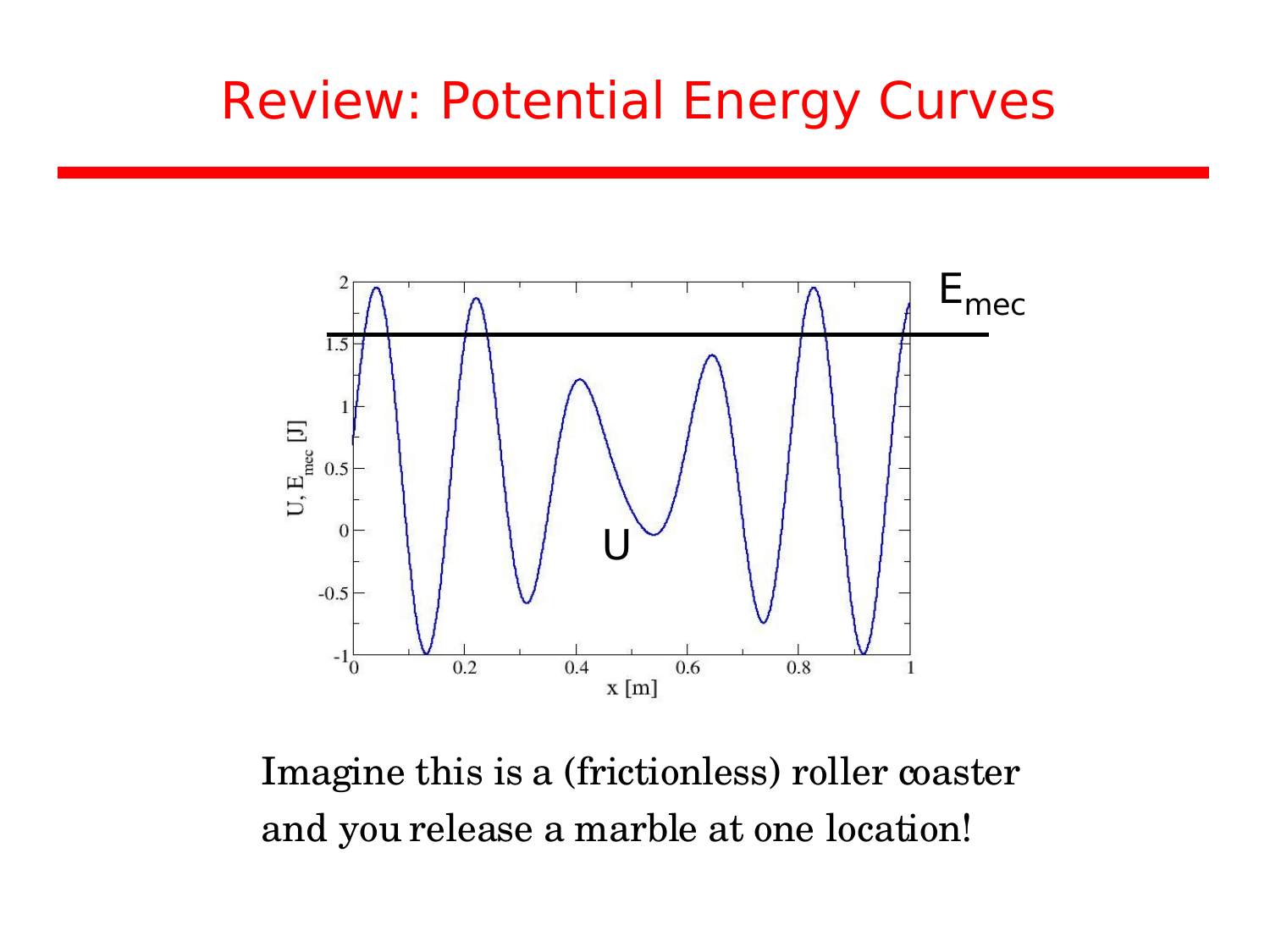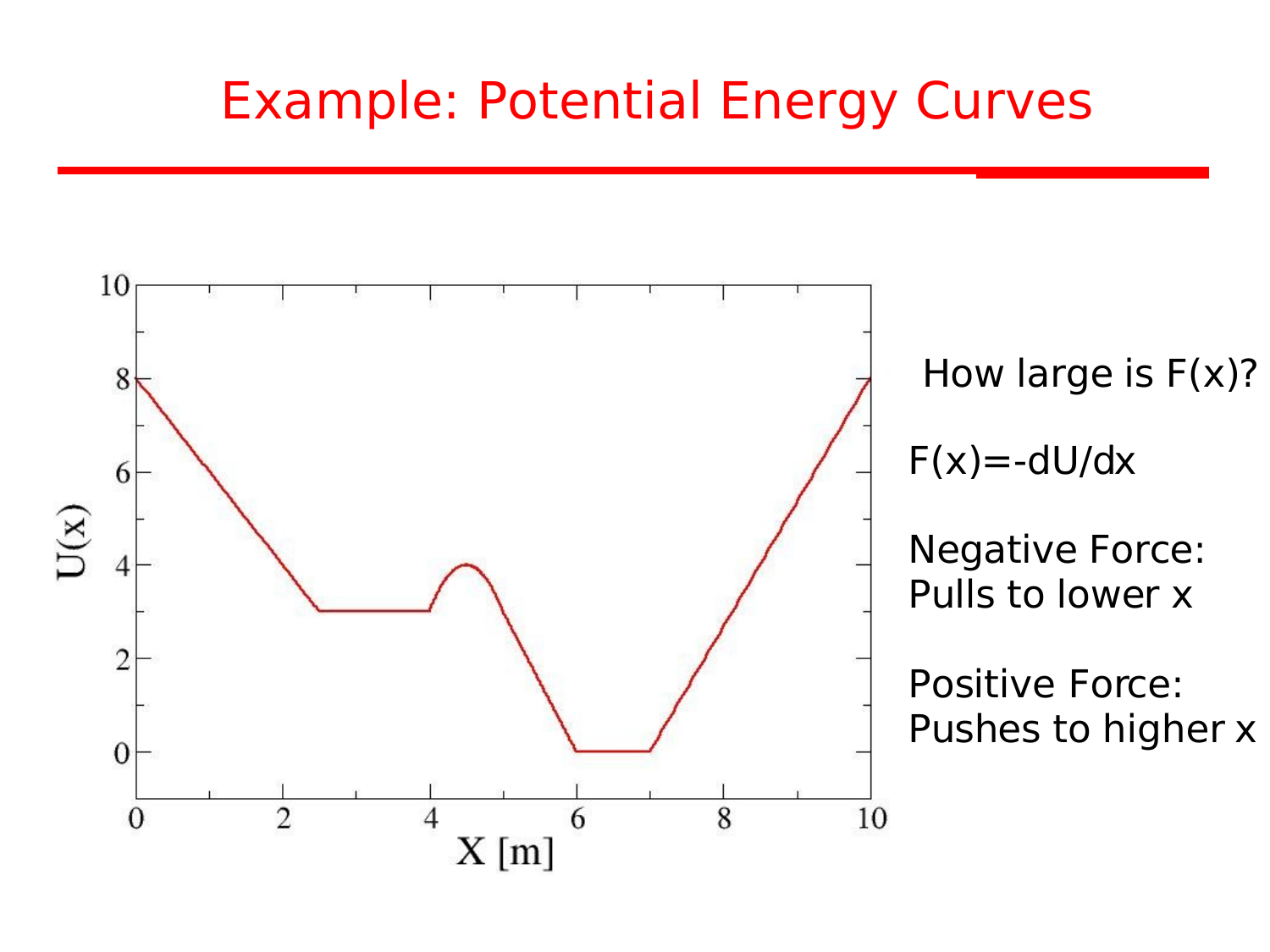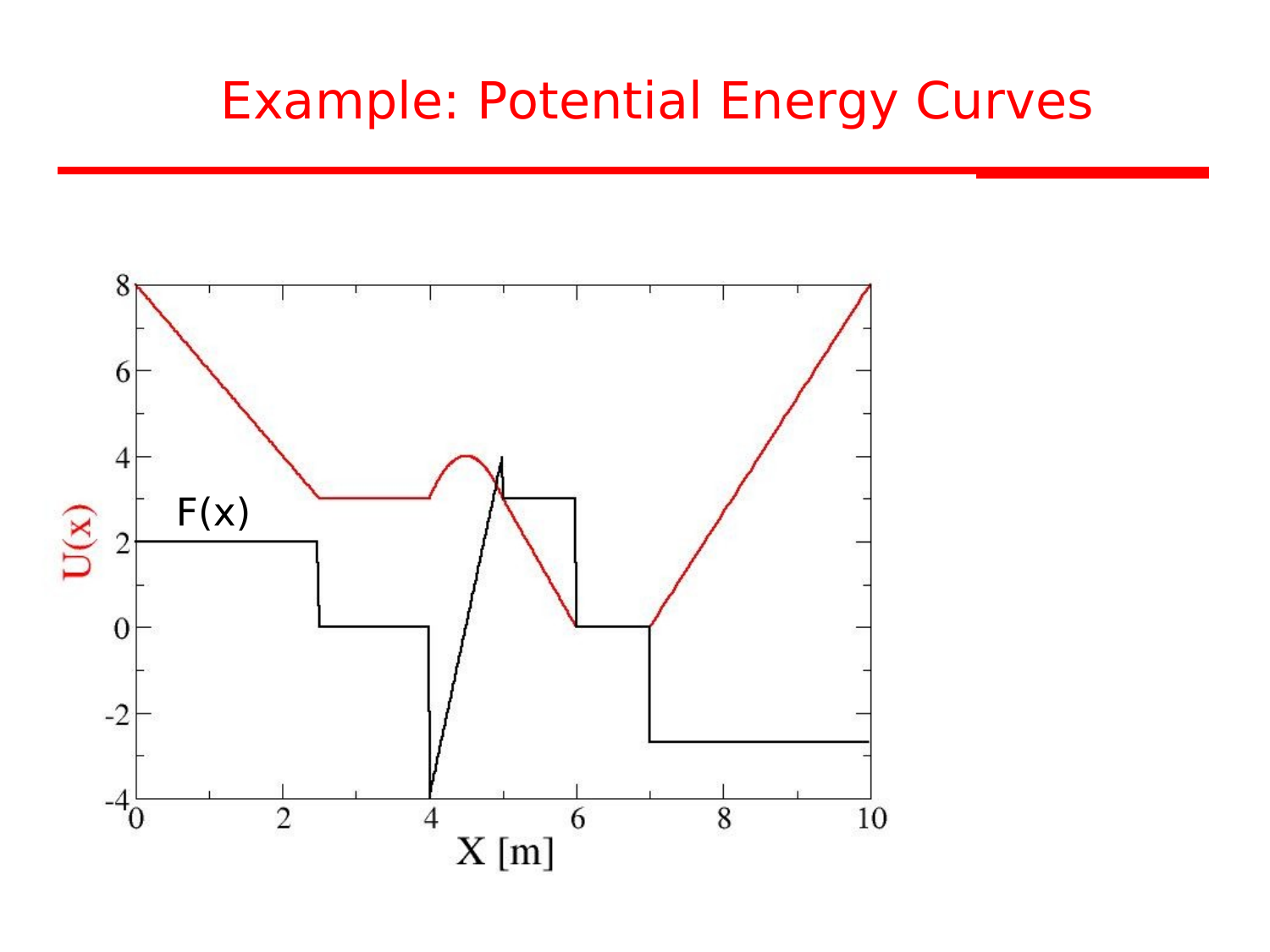

What is the speed of the particle at  $x=3m$ ,  $x=6m$ ? Where are the turning points?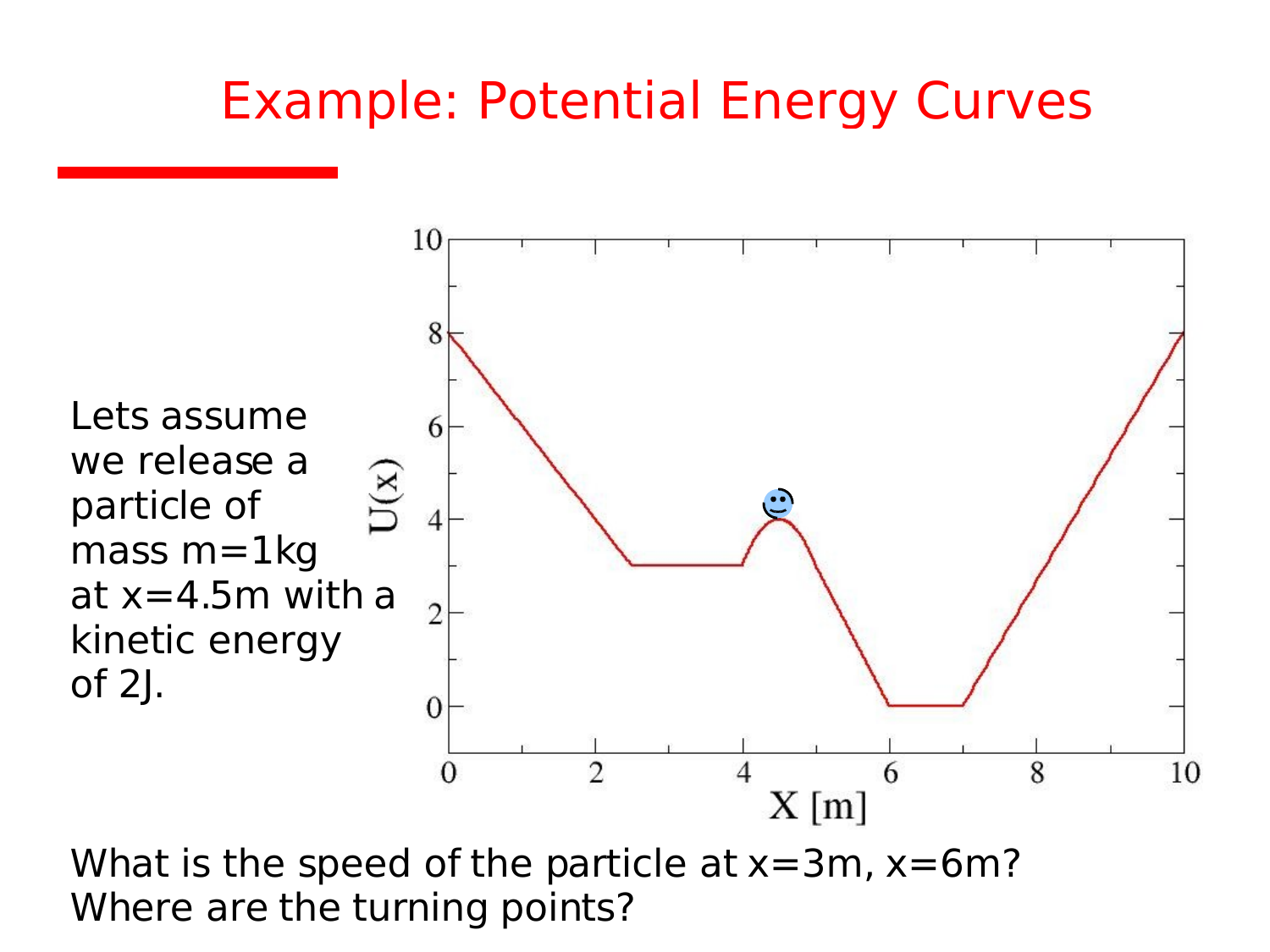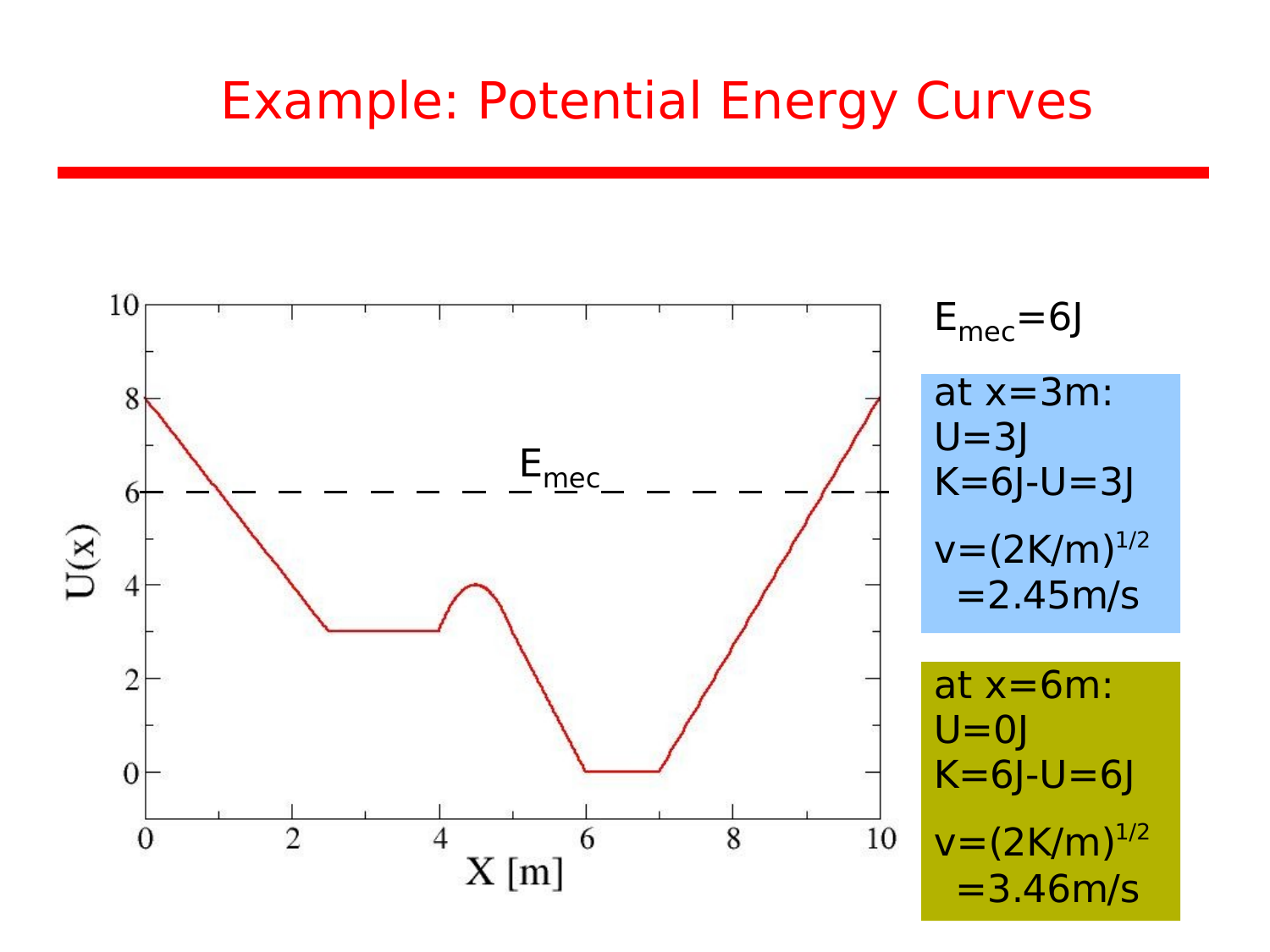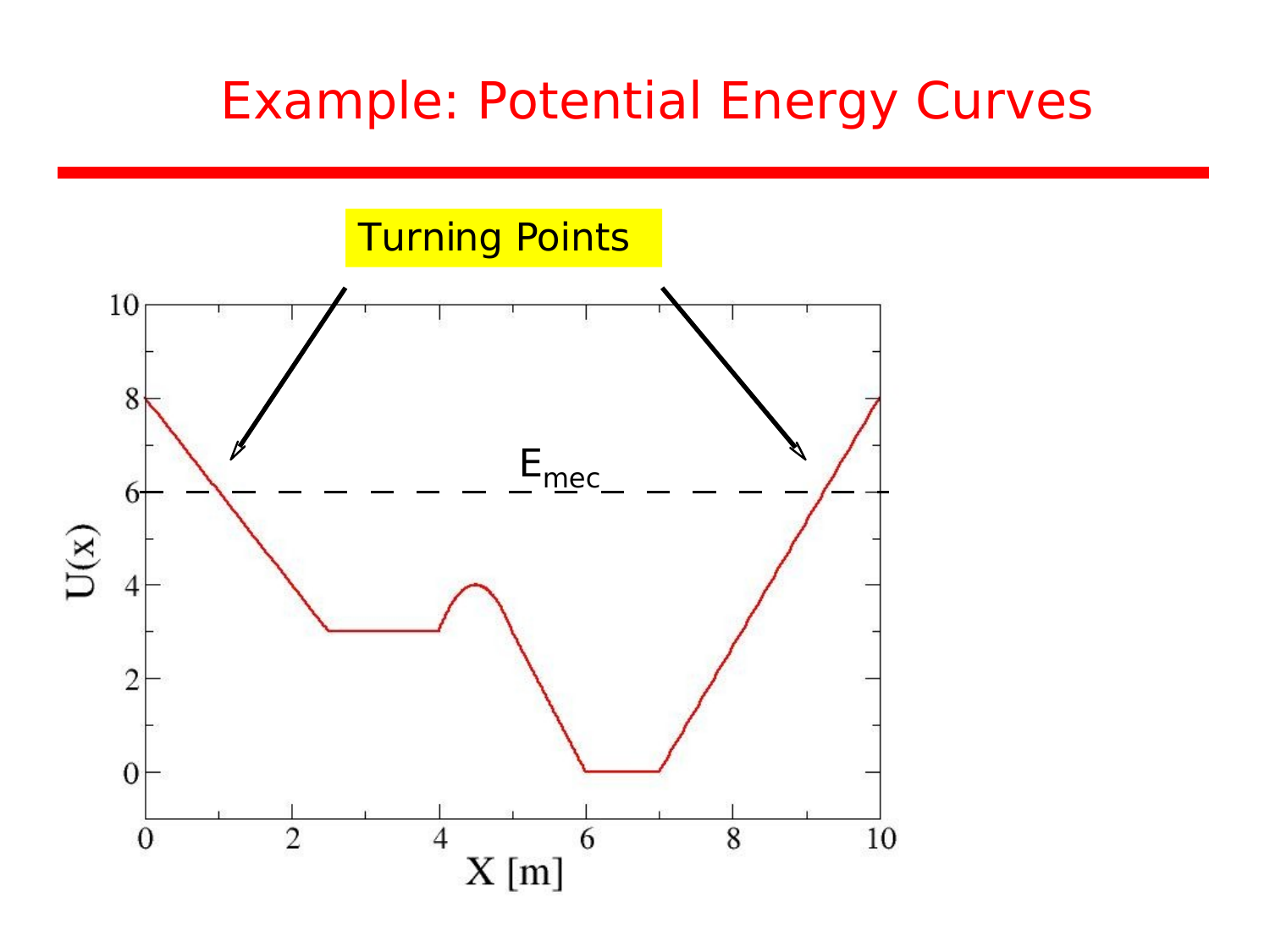The potential energy of a diatomic molecule like  $H_2$  or  $O_2$ is given by:

$$
U = \frac{A}{r^{12}} - \frac{B}{r^6}
$$

What is the equilibrium distance between the atoms?

Equilibrium:  $F=0 \leq S$  U at minimum

$$
\frac{dU}{dr} = -12 \frac{A}{r^{13}} + 6 \frac{B}{r^7} = 0 \qquad r = (2A/B)^{1/6}
$$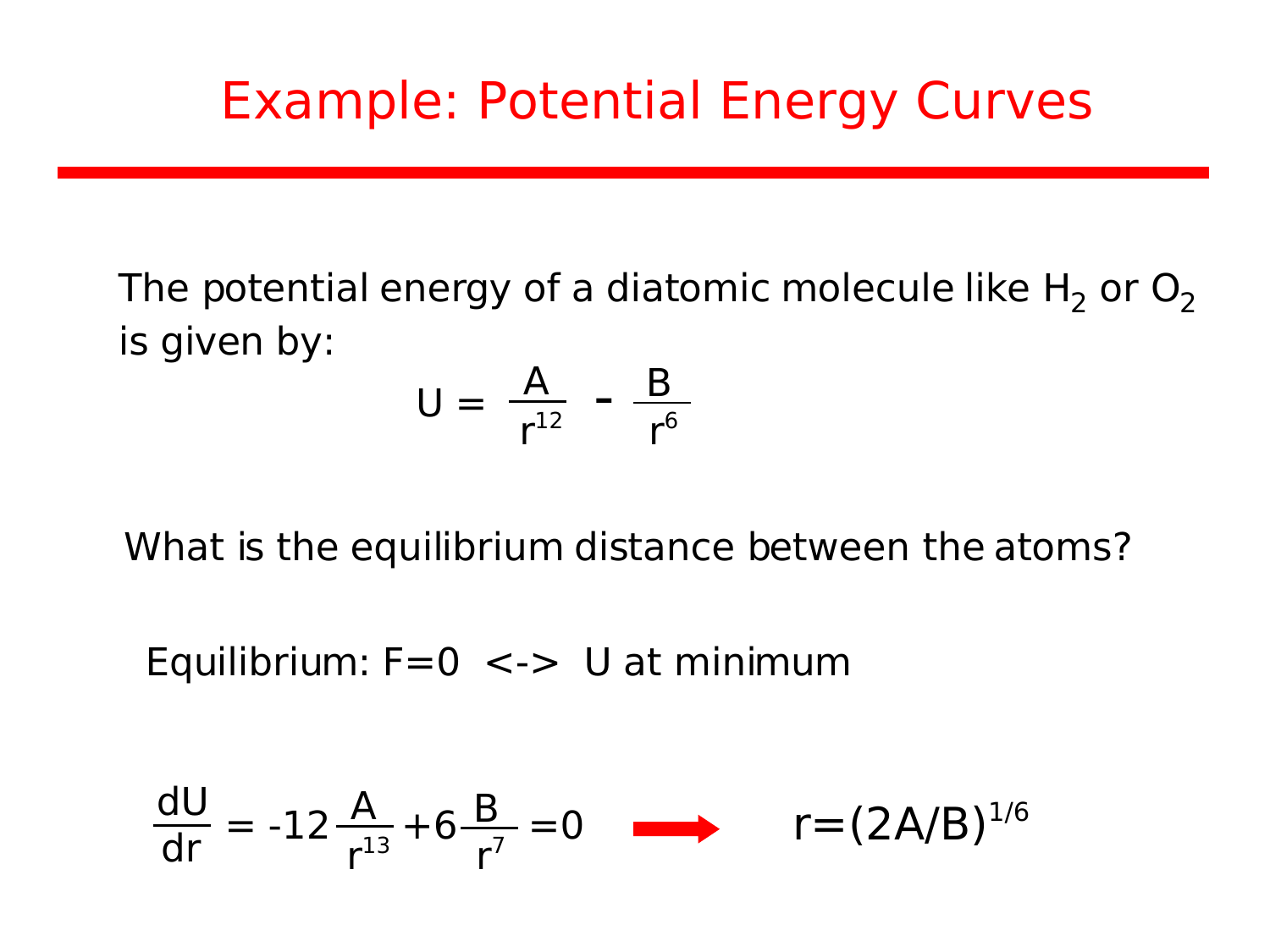

Work is energy transferred to or from a system by means of an external force acting on that system



Increases or decreases Energy of the system

 $W = \Delta K + \Delta U = \Delta E_{\text{mec}}$ Again: Total Energy is conserved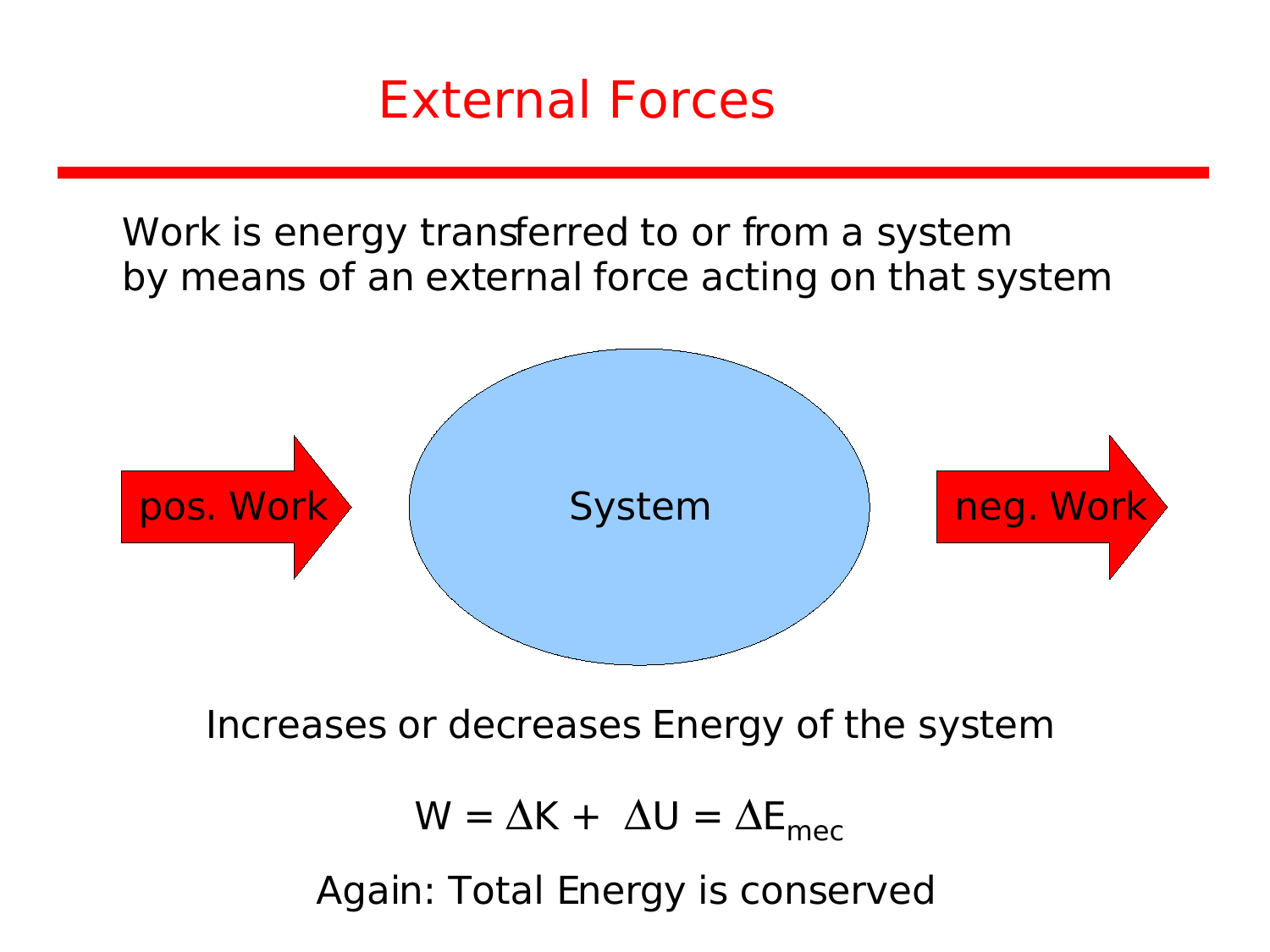#### External Forces

Example: Elevator

Increases your potential energy (and also your kinetic energy while moving)



The motor of the elevator provides the energy.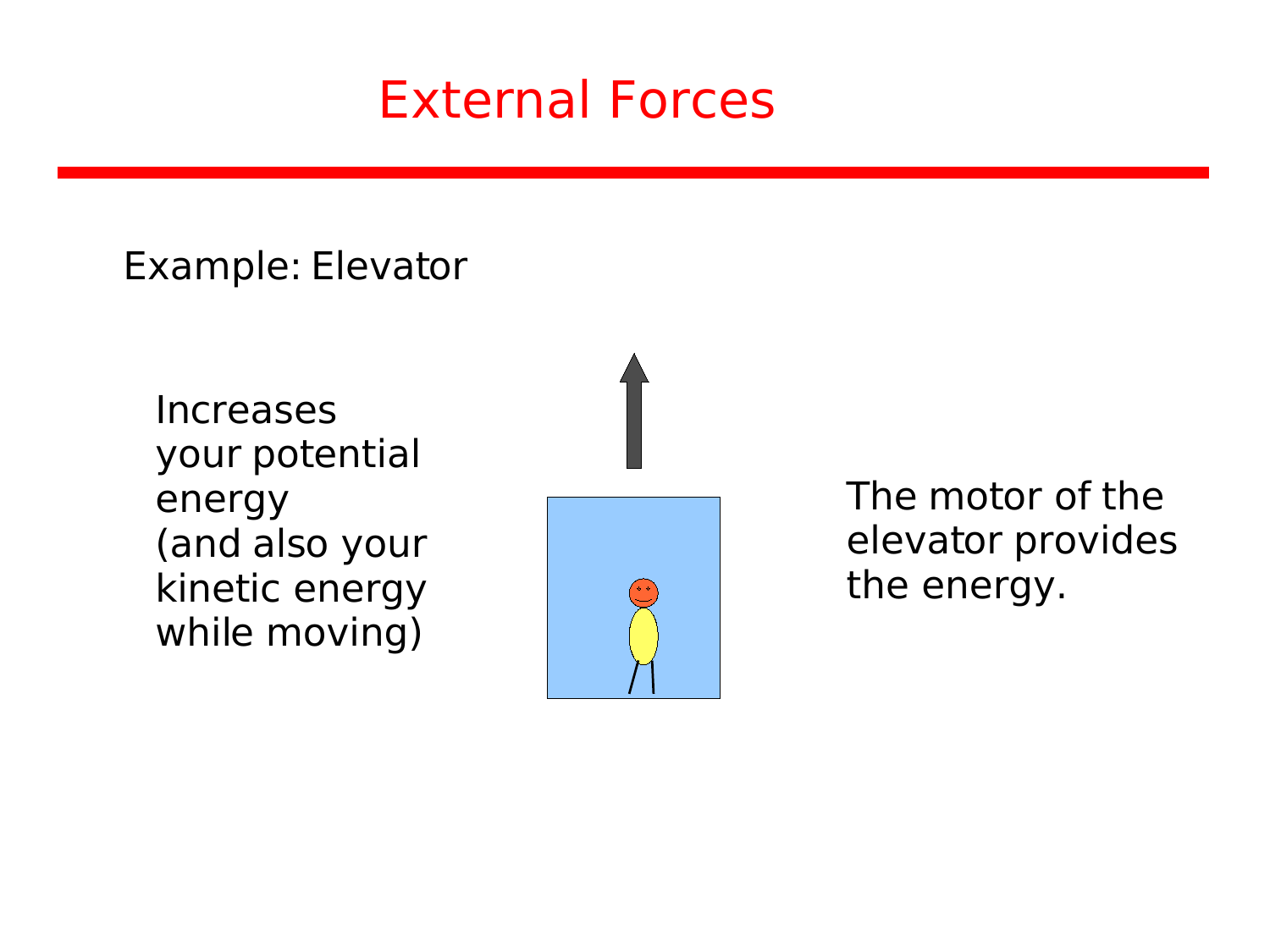### Recall

- A force between two sliding objects
- Static friction:  $f_{\rm s,max}^{}=\mu_{\rm s}^{} \rm F_N$ 
	- Prevent things from sliding when applied force  $<$   $f_{\rm s,max}$
- Kinetic friction:  $f_{\rm k}$  =  $\mu_{\rm k} {\rm F}_{\rm N}$ 
	- Works against applied force
	- Reduces acceleration of pushed object
	- Objects heat up, increases thermal energy (New)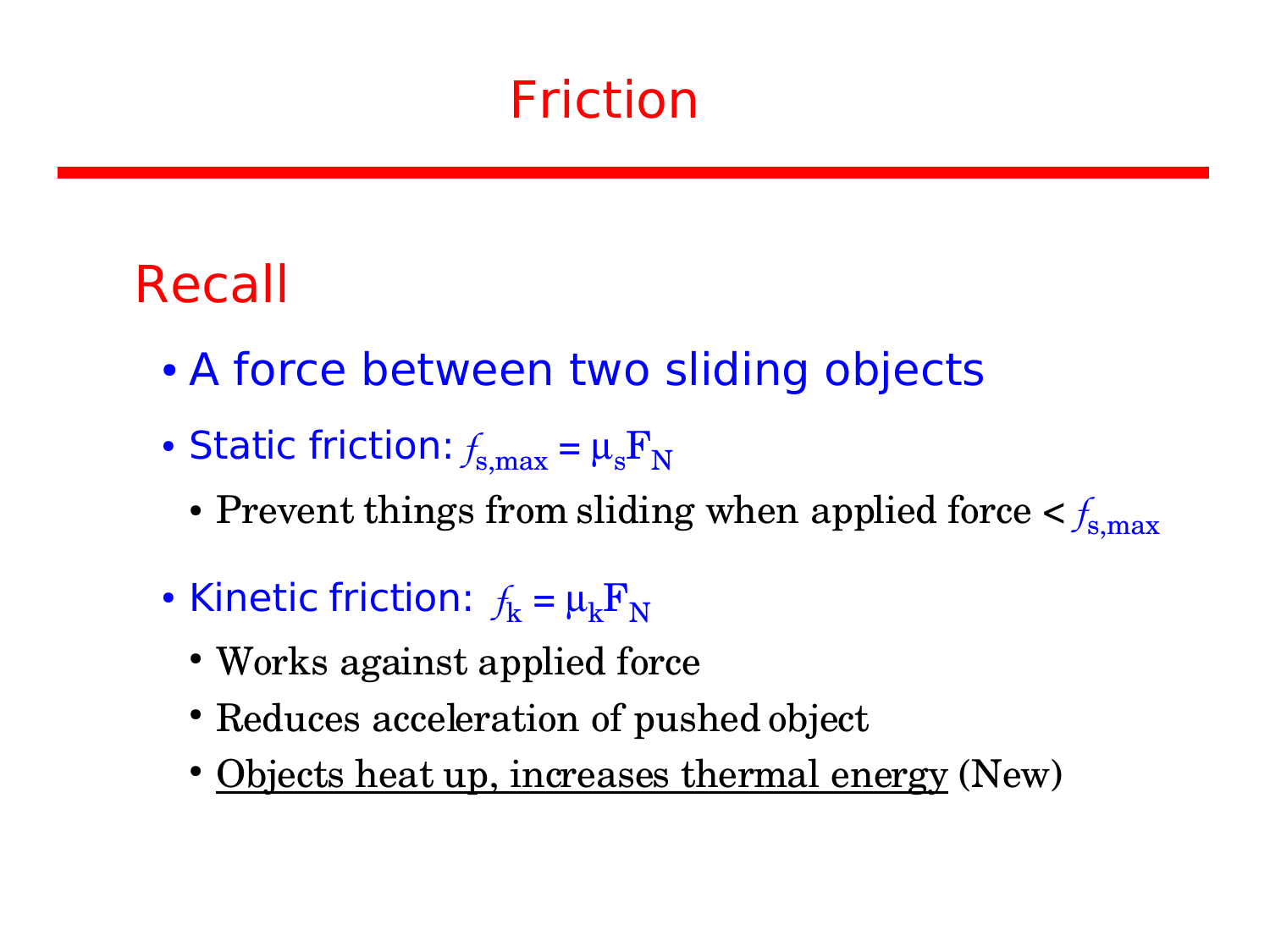

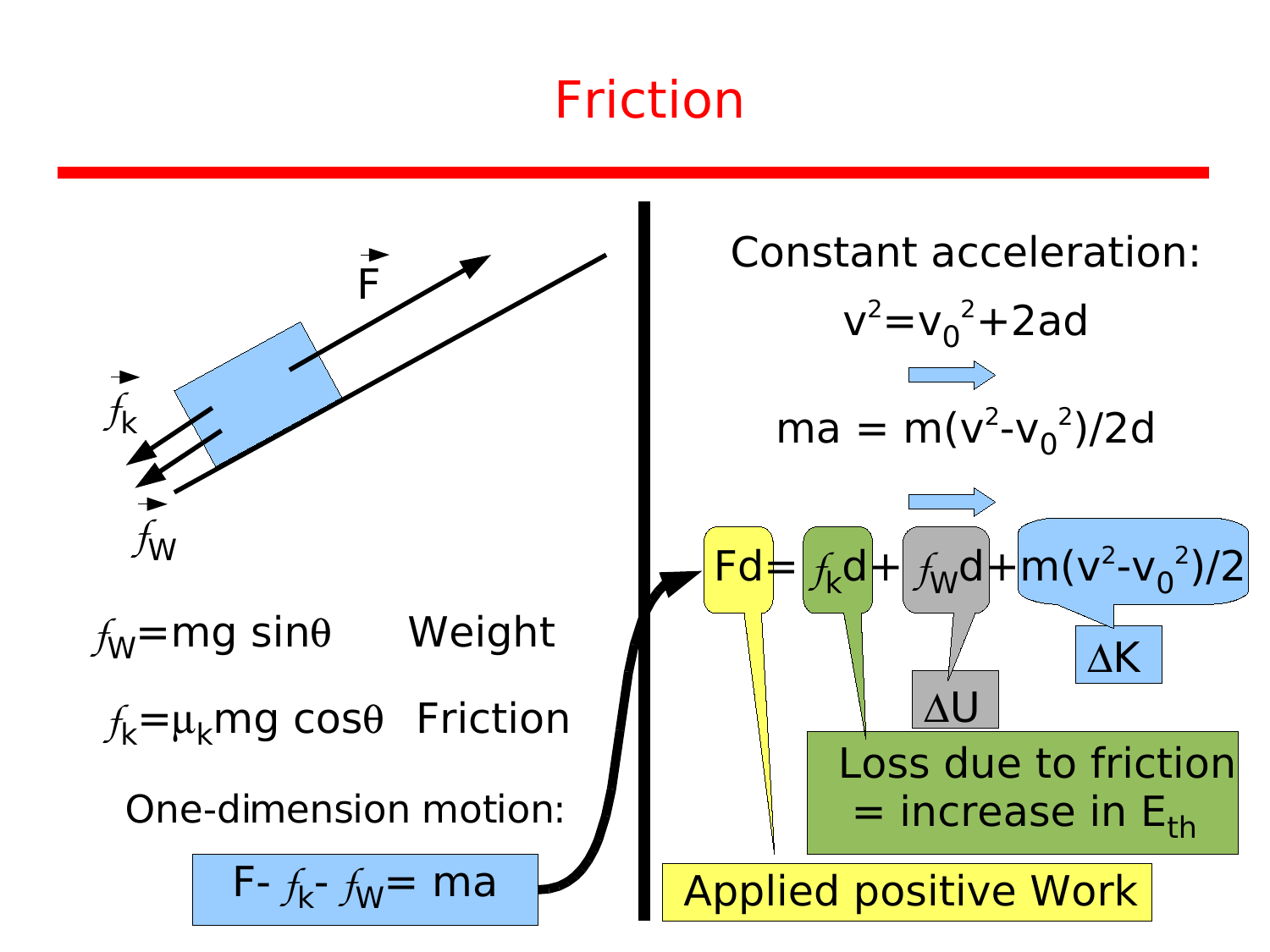$$
W = \Delta U + \Delta K + \Delta E_{th}
$$

$$
W = \Delta E_{mech} + \Delta E_{th}
$$

Work done on a system increases its mechanical Energy and its thermal energy if friction is involved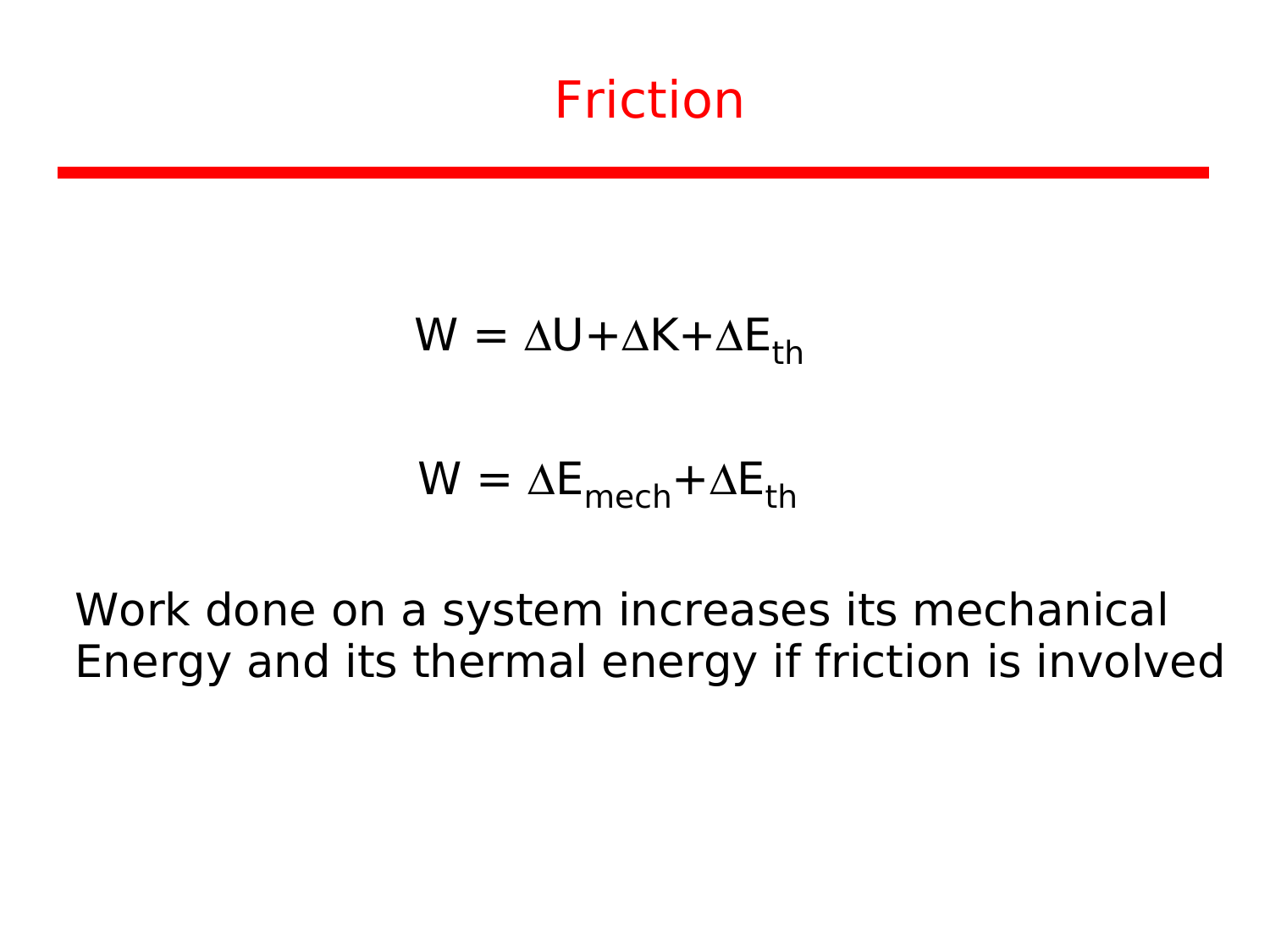Conservation of Energy

The total energy E of an **isolated** system cannot change.

In an isolated system energy can only be transformed between different forms.

In an isolated system, we can relate the total energy at one instant with the total energy at another instant without considering the energies at intermediate times.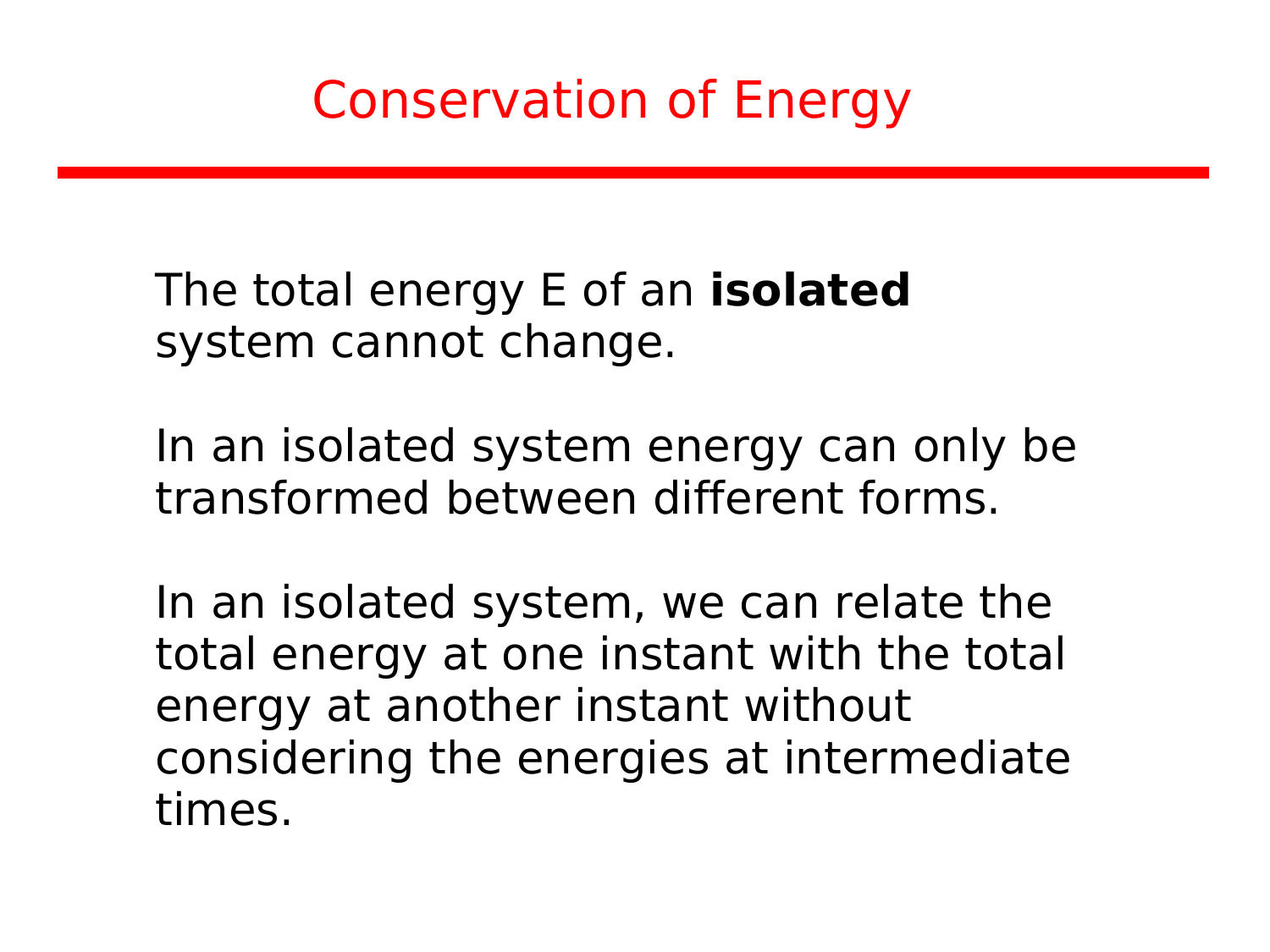## Conservation of Energy

The total energy E of a **non-isolated** system changes by the work put into or extracted from the system.

It also changes by the amount of thermal energy generated by nonconservative forces such as friction or drag (unless you consider the thermal energy being part of the system).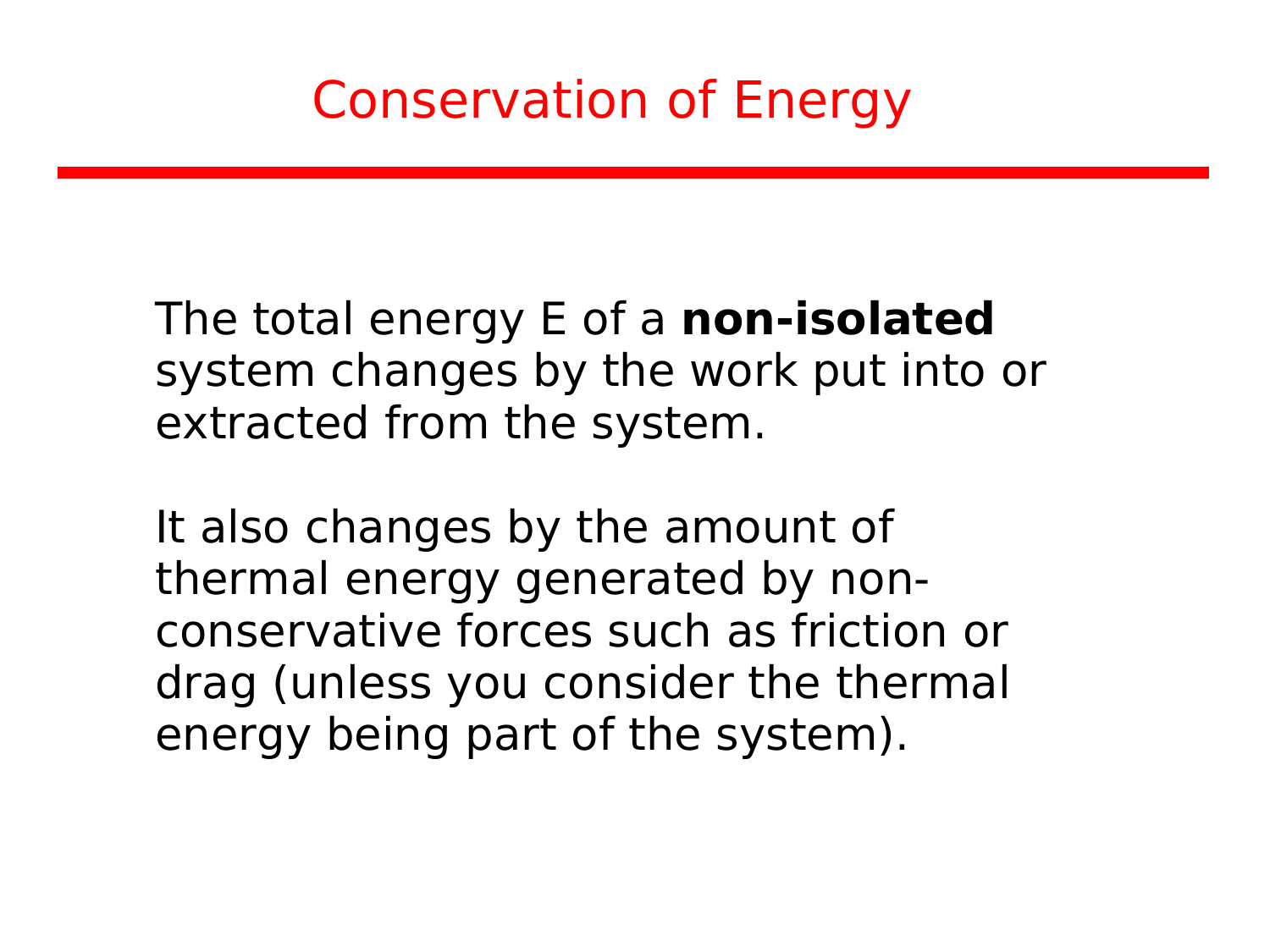

although it still exists. r the inecrianical energy<br>nd treat the thermal *f* in most cases, people are<br>usually only interested Ory as a 1055. In most cases, people are in the mechanical energy and treat the thermal energy as a loss.  $E_{\text{th}}$  would be energy lost

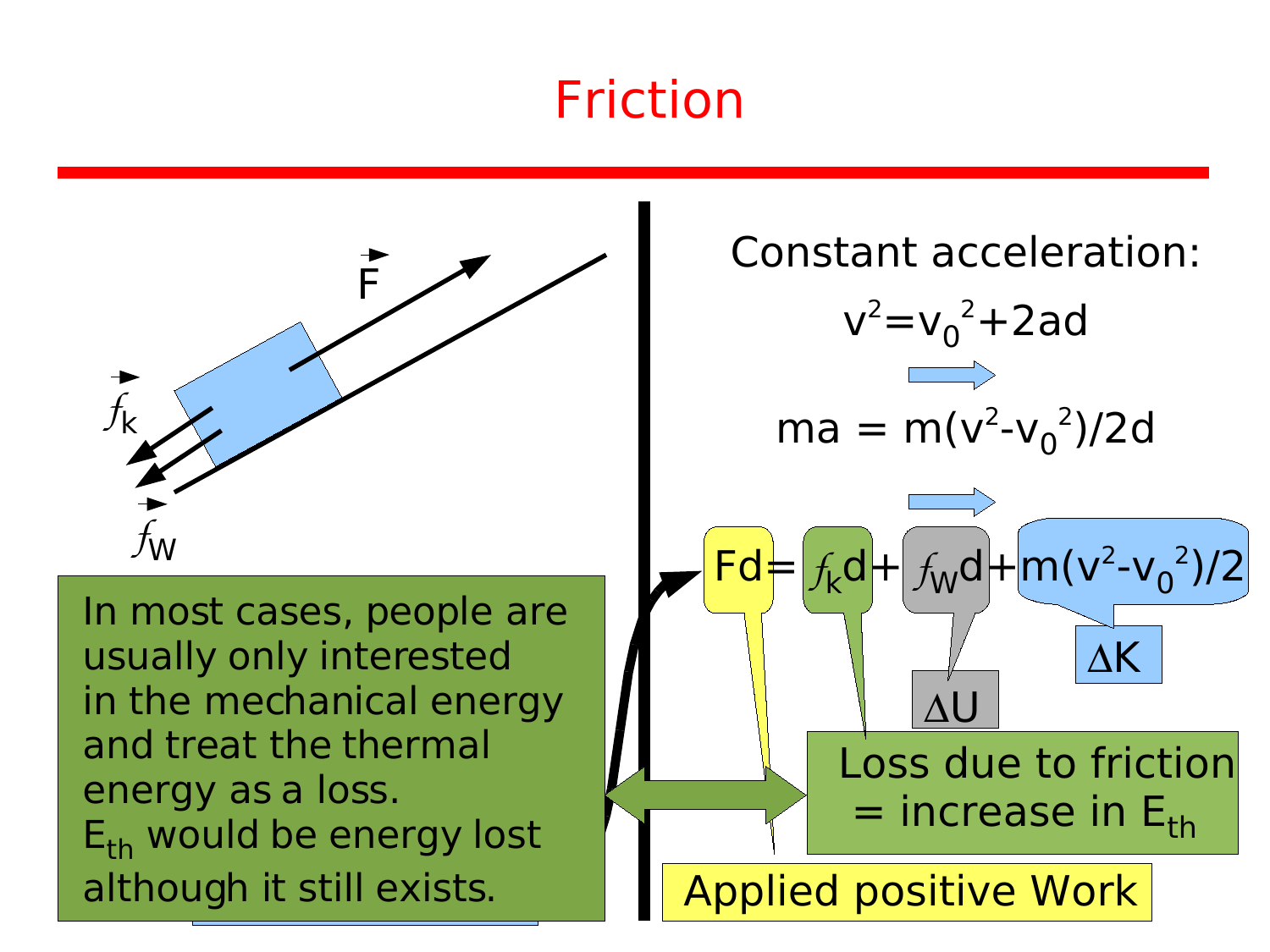# Different forms of energy

- Potential Energy
	- Gravity
	- Elastic (Spring)
- Kinetic Energy
	- Linear motion
	- Rotation (next chapter)
- Internal Energy
	- Chemical Energy
	- 'hidden' kinetic or potential energies
	- ...
- Thermal Energy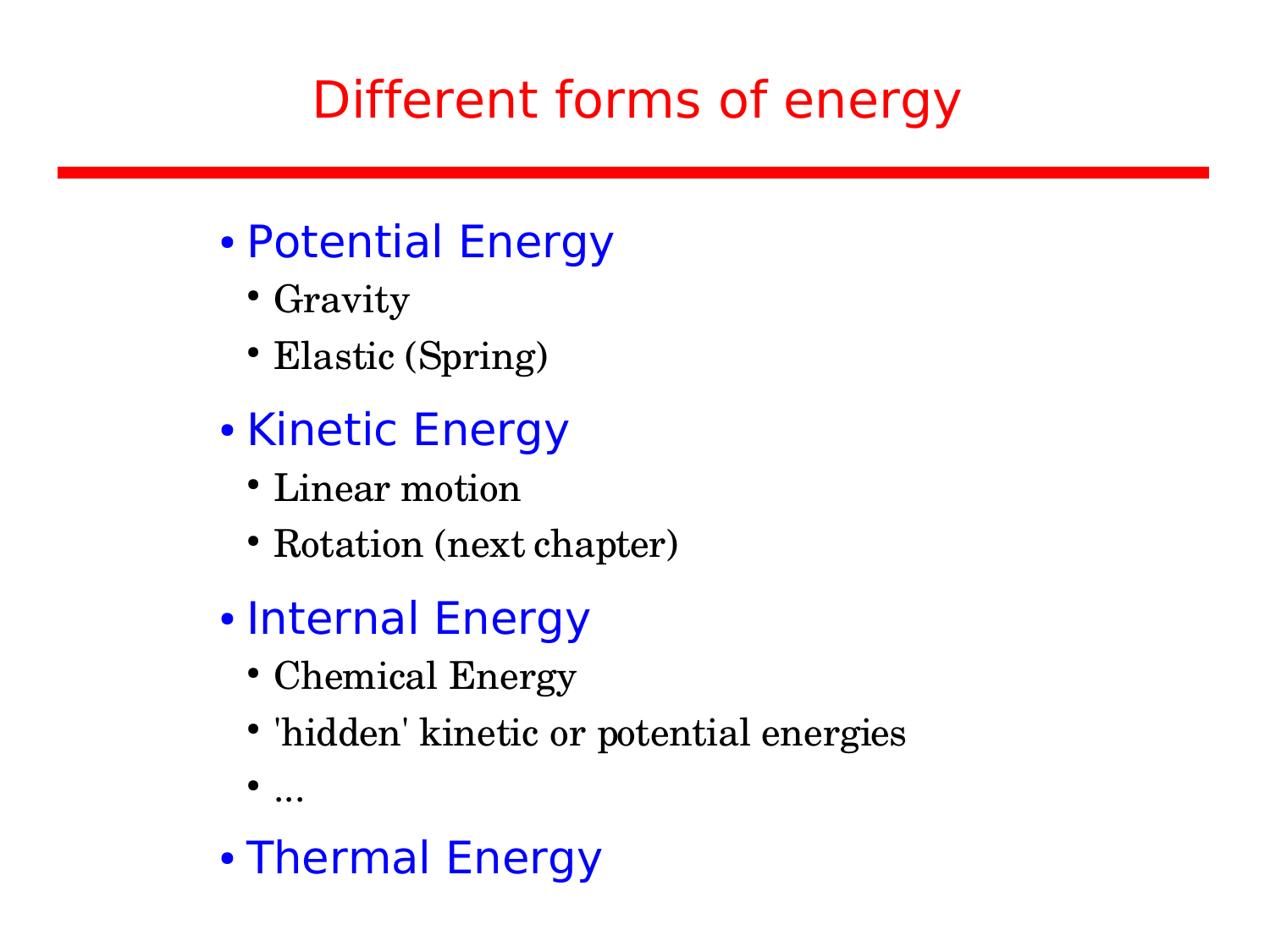## Example 1

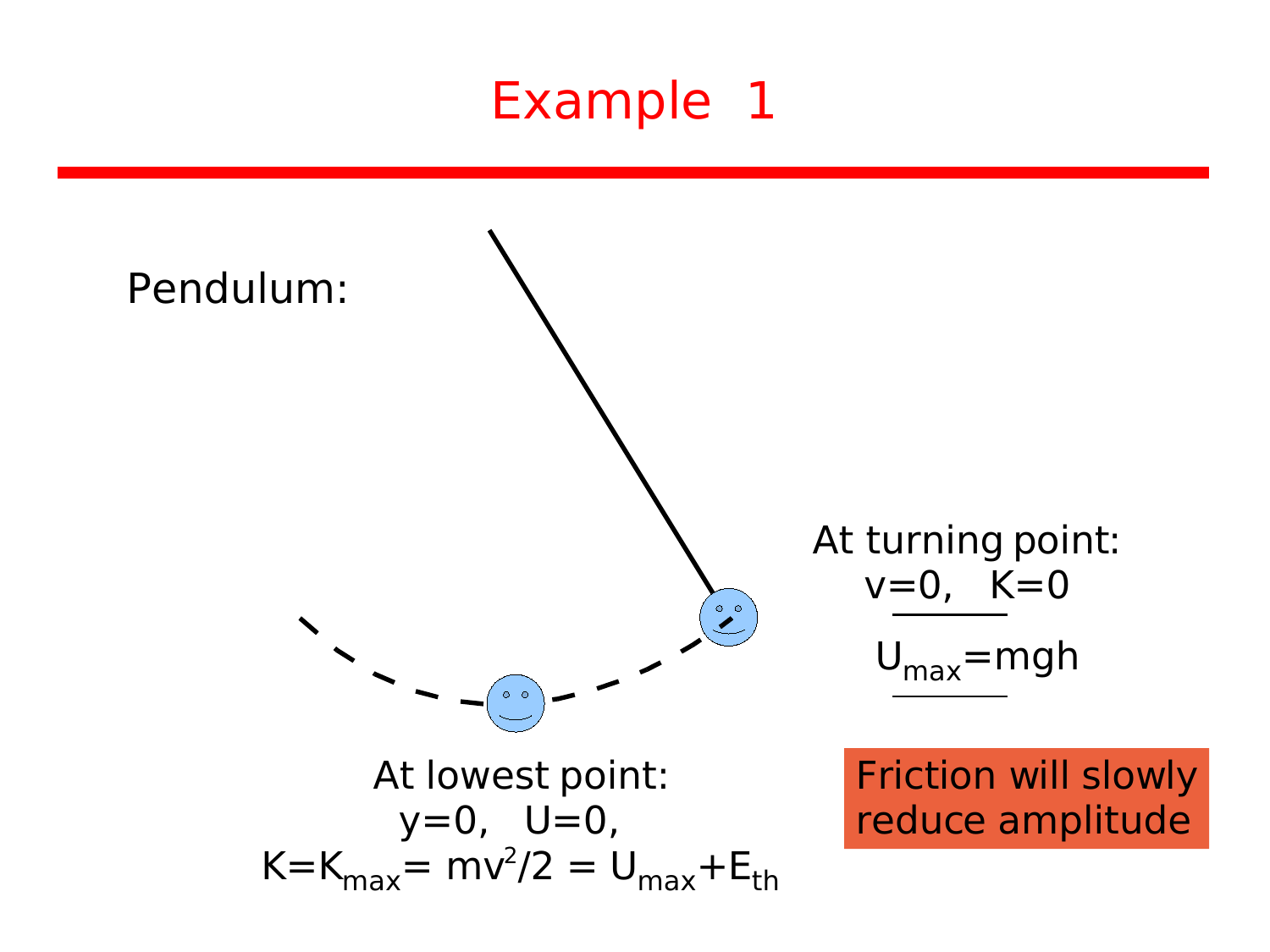# Example 2

Spring:



Forces involved:

- Gravity: -mg
- Spring: kd, d:extension of spring

Define coordinate system: y=0 at equilibrium position where mg=kd

Net Force:  $F_{\text{net}}$ = -ky = ma = my ..

Solution: 
$$
y(t) = y_0 \cos\Omega t
$$
  
\n $v(t) = -y_0 \Omega \sin\Omega t$   
\n $a(t) = -y_0 \Omega^2 \cos\Omega t$   
\nwith  $\Omega^2 = k/m$ 

Harmonic Oscillator Friction will damp the amplitude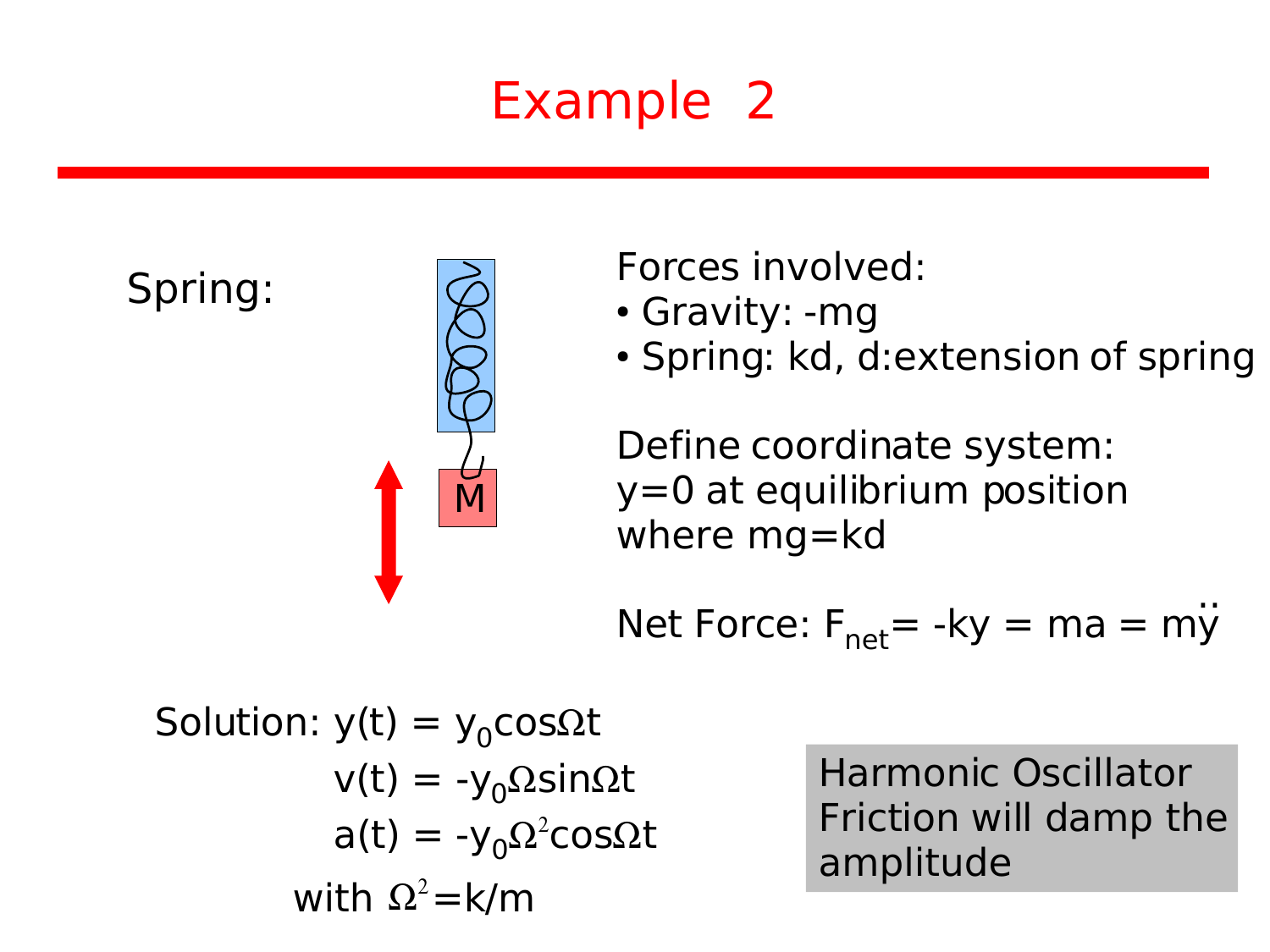### Example 3

Can with 'internal' energy:



rubber band rolls up and stores energy.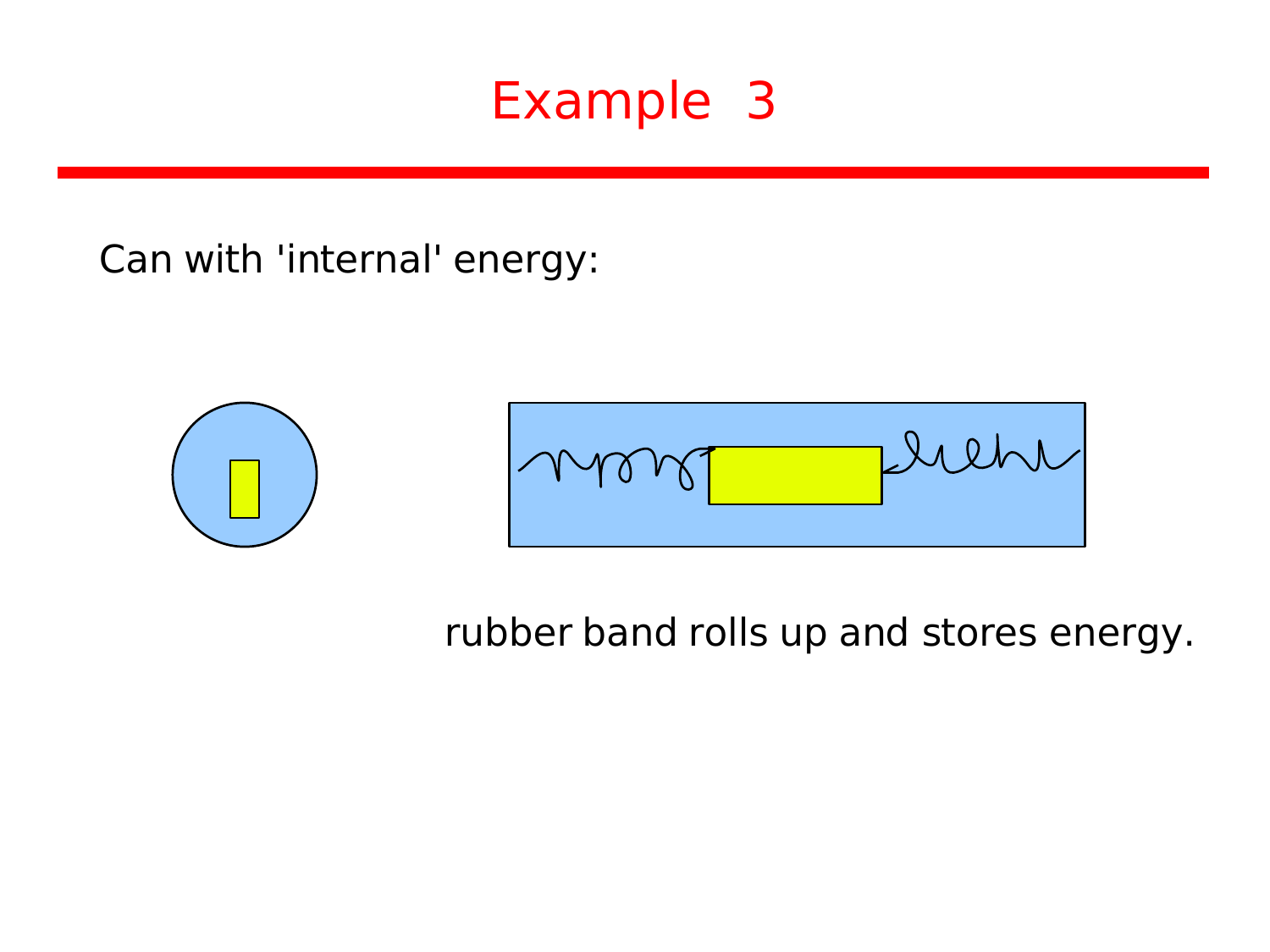Is friction always bad?

- Try to walk w/o friction
- Try to drive w/o friction

without friction: The wheels would slip

Imagine trying to accelerate on ice

Energy is coming from an internal source (your gas tank)